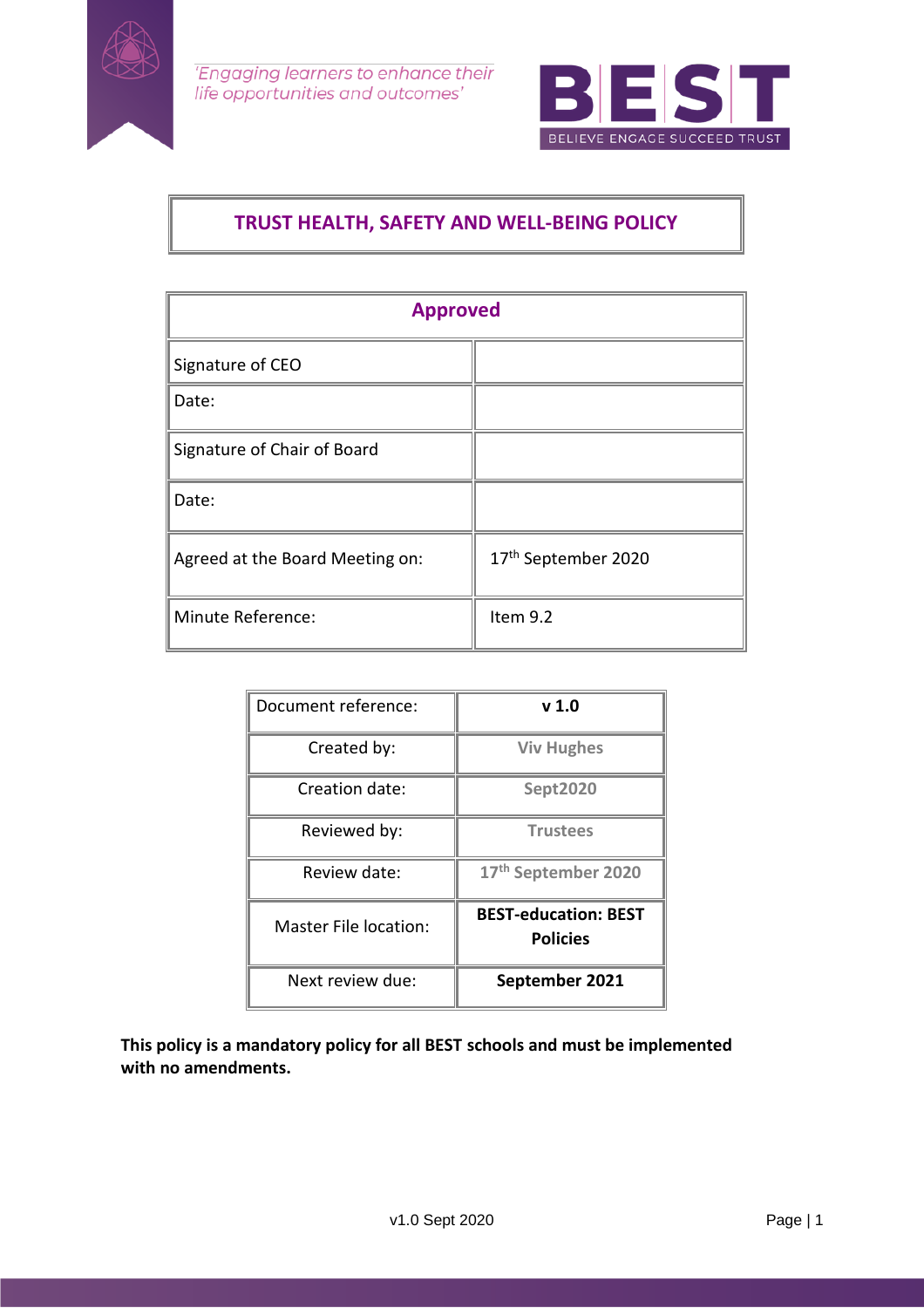## **Contents**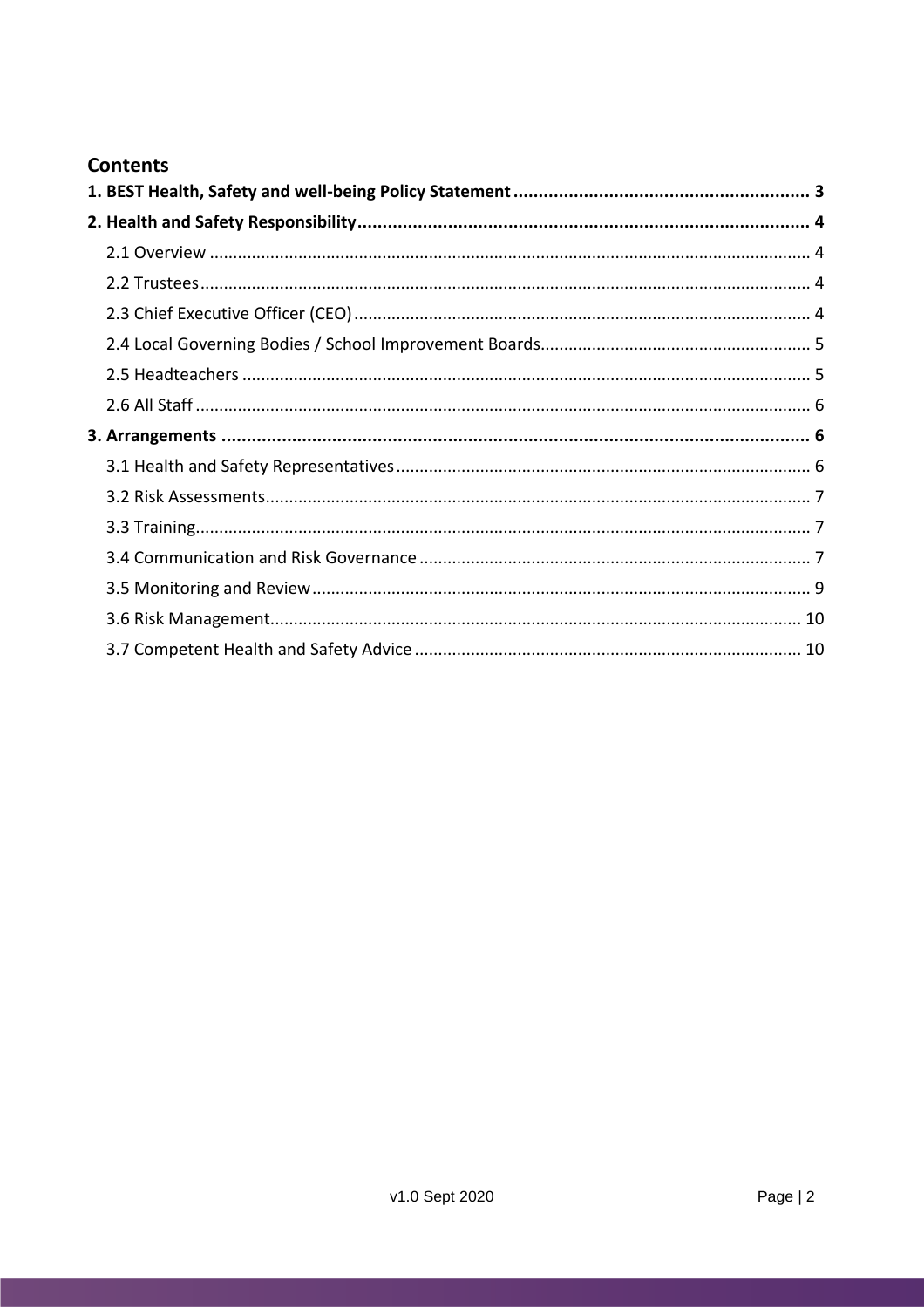## <span id="page-2-0"></span>**1. BEST HEALTH, SAFETY AND WELL-BEING POLICY STATEMENT**

The health, safety and well-being of everyone who works, learns or visits at our schools is of paramount importance, and that nothing is so important that it cannot be done safely and without risk to health.

BEST is committed to providing a safe, secure and healthy working environment for everyone. The Board of Trustees has overall responsibility for protecting the health, safety and well-being of all pupils, employees and visitors.

The aim of the Board is, "*To provide a safe, healthy working and learning environment for staff, pupils and visitors.*"

This Health, Safety and Well-being Policy deals with those aspects over which the Academy Trust Board along with the CEO has control and covers health, safety and well-being associated with the building structure, plant, fixed equipment, services and school operation. This document describes how these responsibilities are discharged in respect of employees, pupils, visitors and other users of the premises.

Under the overall direction of the Board of Trustees, BEST will:

- Provide clear, visible and technically competent leadership for health, safety and wellbeing;
- As a minimum, comply with all relevant health, safety and well-being legal requirements;
- Provide suitable and sufficient information, training and supervision, as is required to ensure the Health and Safety of employees, our pupils, their parents and anyone else that may be affected by our activities;
- Provide and implement effective arrangements to manage residual risks to ensure, so far as is reasonably practicable, that our workplaces are safe, well maintained, and have safe access and egress for all without risks to health;
- Allocate suitable and sufficient resources to ensure health, safety and well-being is properly managed across the Trust in line with legislative requirements;
- Implement Health and Safety arrangements and procedures across the Trust to ensure that risks associated with all work activities are suitably controlled;
- Ensure that all external activities and school's excursions are managed in a safe manner and any identified risks are adequately controlled.
- Control the activities of others who are not in our employment to ensure their activities are carried out in a safe manner;
- Proactively identify the hazards associated with our activities, and remove risks where reasonably practicable to do so;
- Encourage staff to act where they feel there is a risk to our staff and pupils;
- Give everyone a voice to contribute to the development of our safety management systems and processes;
- Openly share and promote this policy, and actively engage and communicate with staff, union representatives, governors, children, school visitors, contractors and others in relation to health, safety and well-being;
- Inform employees of their duty to ensure that they work in a safe manner and that they ensure their acts and omissions do not cause harm to others;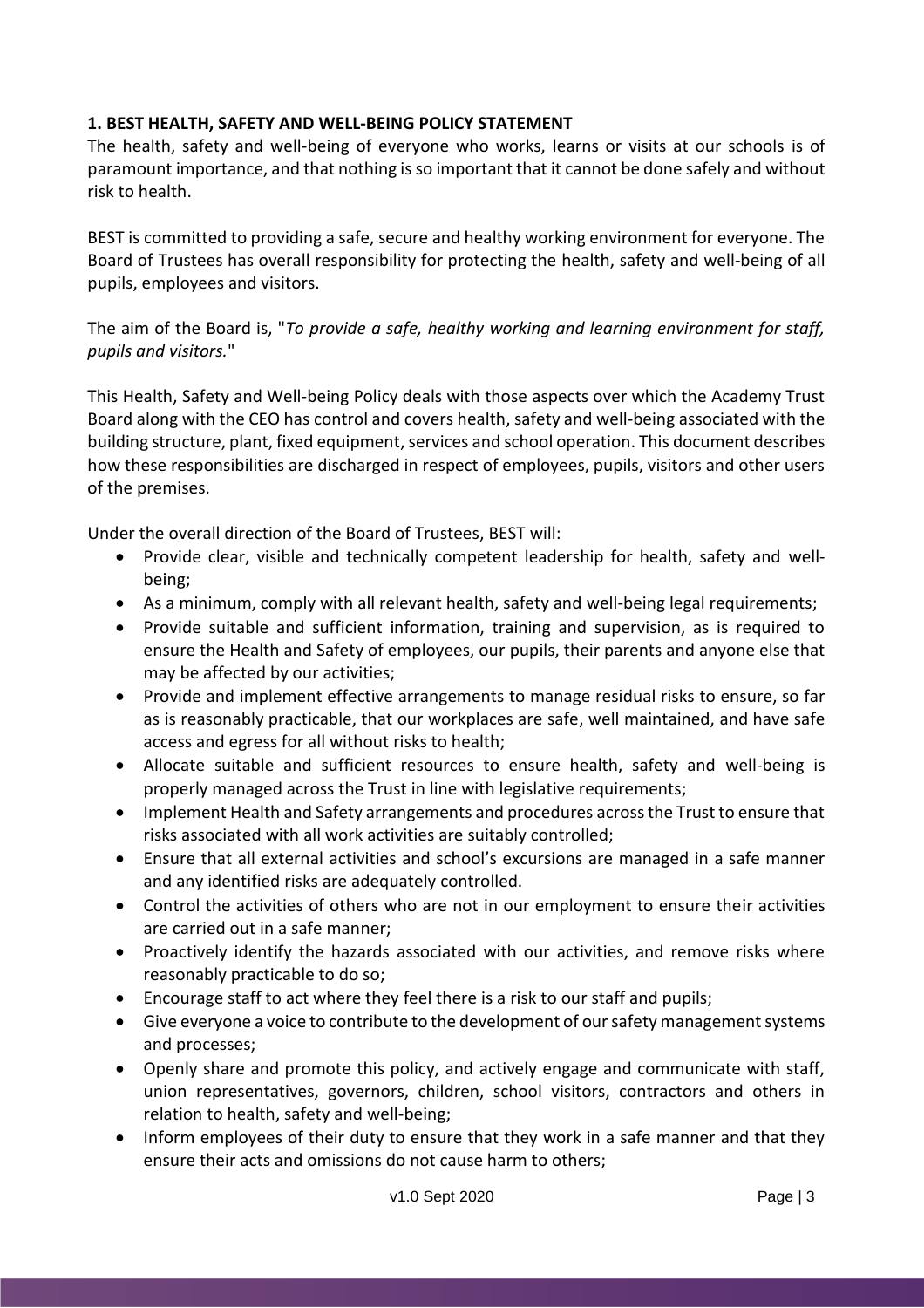Regularly monitor our performance and openly share our findings to identify areas where we can improve our performance;

Our Health, Safety and Well-being Policy complies with the requirements of the Health and Safety at Work etc. Act 1974 and will be subject to regular review at least annually or when there are any significant changes. This policy is based on advice from the Department for Education on health and safety in schools. Overall responsibility for Health and Safety in the School lies with the Board of Trustees, led by the Chair of Trustees and the Chief Executive Officer (CEO), as the principal employer.

Ensuring the safety of our workplace is everyone'sresponsibility. The Trustees urge all staff to read and fully understand how all of our actions can create a healthy, safe and positive place to work.

## <span id="page-3-0"></span>**2. HEALTH AND SAFETY RESPONSIBILITY**

#### <span id="page-3-1"></span>2.1 **Overview**

The overall responsibility for health and safety within the Trust rests with the Trustees and the CEO. The Board of Trustees and Chief Executive Officer are responsible for implementing this policy across the Trust. They will ensure that sufficient resources, both financial and physical are available so that the Policy and its arrangements can be implemented effectively.

To ensure that the Policy is implemented and maintained so that BEST keeps within the requirements of the Health and Safety at Work etc. Act 1974, the above may delegate duties to employees who will provide support to meet the responsibilities.

Delegation of the individual duties and responsibilities to employees does not in any way detract or remove the ultimate responsibility and duty of care placed on the above people by the Health and Safety at Work etc. Act 1974.

#### <span id="page-3-2"></span>**2.2 Trustees**

Trustees will act as critical friends, and as part of their oversight of health, safety and well-being arrangements will:

- Provide critical and constructive review of current health, safety and wellbeing arrangements within the Trust;
- Ensure on a regular basis that the Board is effectively discharging its responsibilities (in terms of health and safety) through monitoring this policy's effectiveness;
- Ensure a positive safety culture is developed, leading and demonstrating a strong commitment to health and safety management;
- Ensure adequate resource is provided;
- Ensure that at all Board meetings health, safety and well-being is included as a standing item.
- Approve and monitor the effectiveness of the Trust's Health, Safety and Well-being Forward Plan.

#### <span id="page-3-3"></span>**2.3 Chief Executive Officer (CEO)**

The CEO will lead and be accountable for the health, safety and wellbeing performance of the Trust, and will: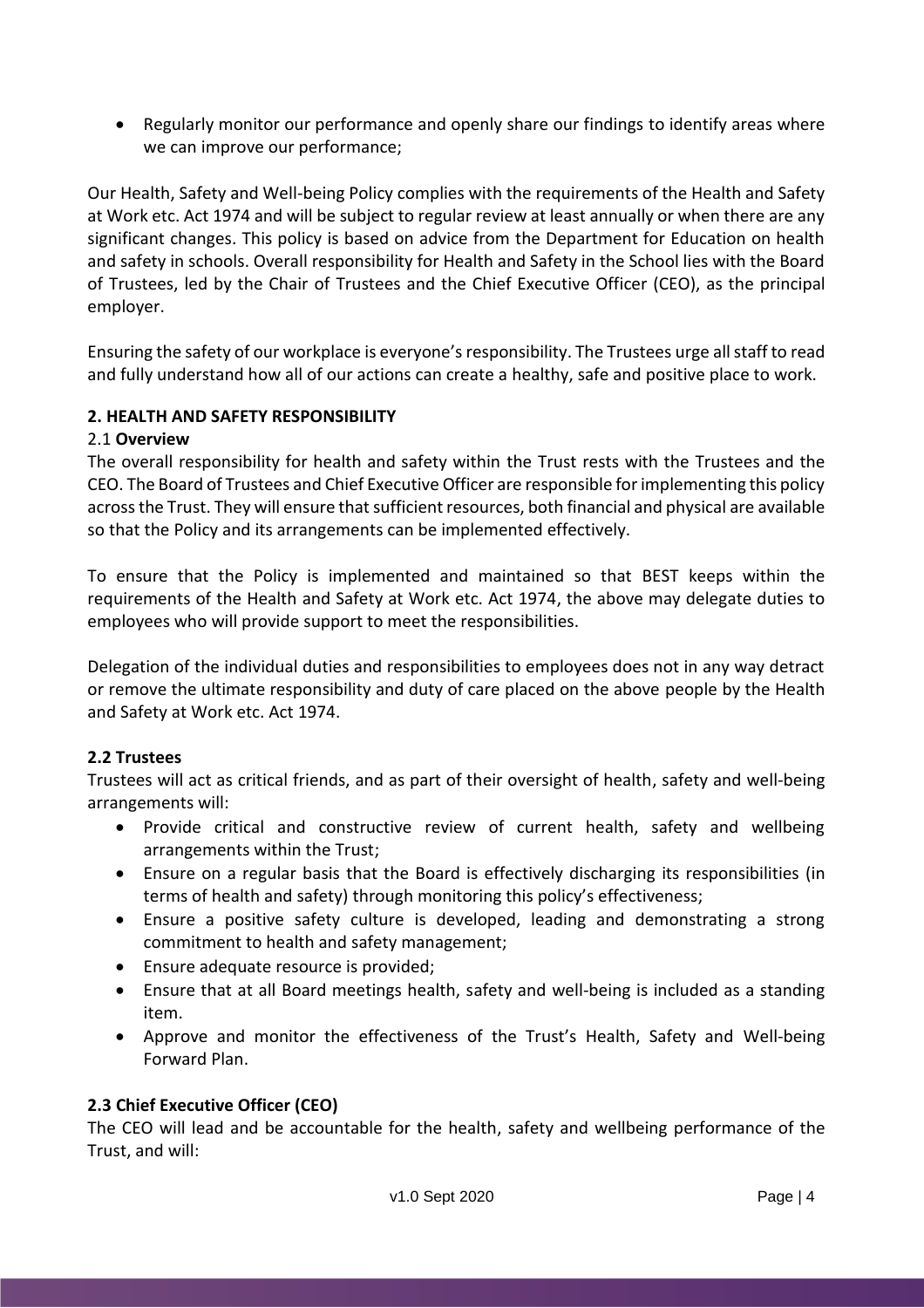- Ensure that competent health and safety advice is made available for all relevant Trust members;
- Ensure that where safety critical functions are delegated, they are managed effectively;
- Take such measure to ensure that adequate resource is made available for the management of health, safety and well-being issues within the Trust;
- Where funding is required, take reasonable actions to ensure that suitable budgets are made available for safety matters;
- Report key health, safety and well-being information to the Board of Trustees;
- Represent the Trust in matters of enforcement actions and lead on external communication to the public, where required.

## <span id="page-4-0"></span>**2.4 Local Governing Bodies / School Improvement Boards**

LGBs / SIBs are accountable for the day to day governance of health, safety and well-being within their school. They will:

- Ensure that competent health and safety support and advice, as defined by the Management of Health and Safety at Work Regulations 1999, is available to their school;
- Ensure that key safety policies are in place and subjected to suitable periodic review;
- Ensure that such reasonable resource is available to their school for the effective management of health, safety and well-being matters;
- Ensure that all staff have received suitable and relevant training for their job role;
- Ensure that their school is subject to review and audited to assess the suitability of their risk management systems;
- Ensure the investigation and review of serious incidents within their school and recommend any such improvement works;
- Ensure that all buildings are managed so that they meet the Trust's statutory duties, such as the undertaking of fire risk assessments, asbestos surveys and legionella assessments;
- Ensure that where a serious incident occurs, due to the nature of the school infrastructuere or identified defects, that appropriate action is taken or such guidance is sought to ensure its rectification;
- Ensure that where Health, Safety and Well-being duties are delegated, they are managed and reviewed at suitable intervals.

## <span id="page-4-1"></span>**2.5 Headteachers**

Headteachers take on the role as the site Responsible Person (RP). They are accountable for ensuring that BEST's Health, Safety and Well-being Policy is embedded and delegated safety functions, including many aspects of day to day school operational risk are managed within their school.

Headteachers will:

- Implement BEST's Health, Safety and Well-being Policy using school defined procedures, as appropriate;
- Delegate local health, safety and well-being responsibilities (where required);
- Ensure that a school Health, Safety and Well-being Policy is developed and shared with relevant staff to demonstrate how the school will meet its duties under this policy;
- Ensure the induction of staff into the school on health and safety matters;
- Ensure school resources are available to manage school health, safety and well-being procedures;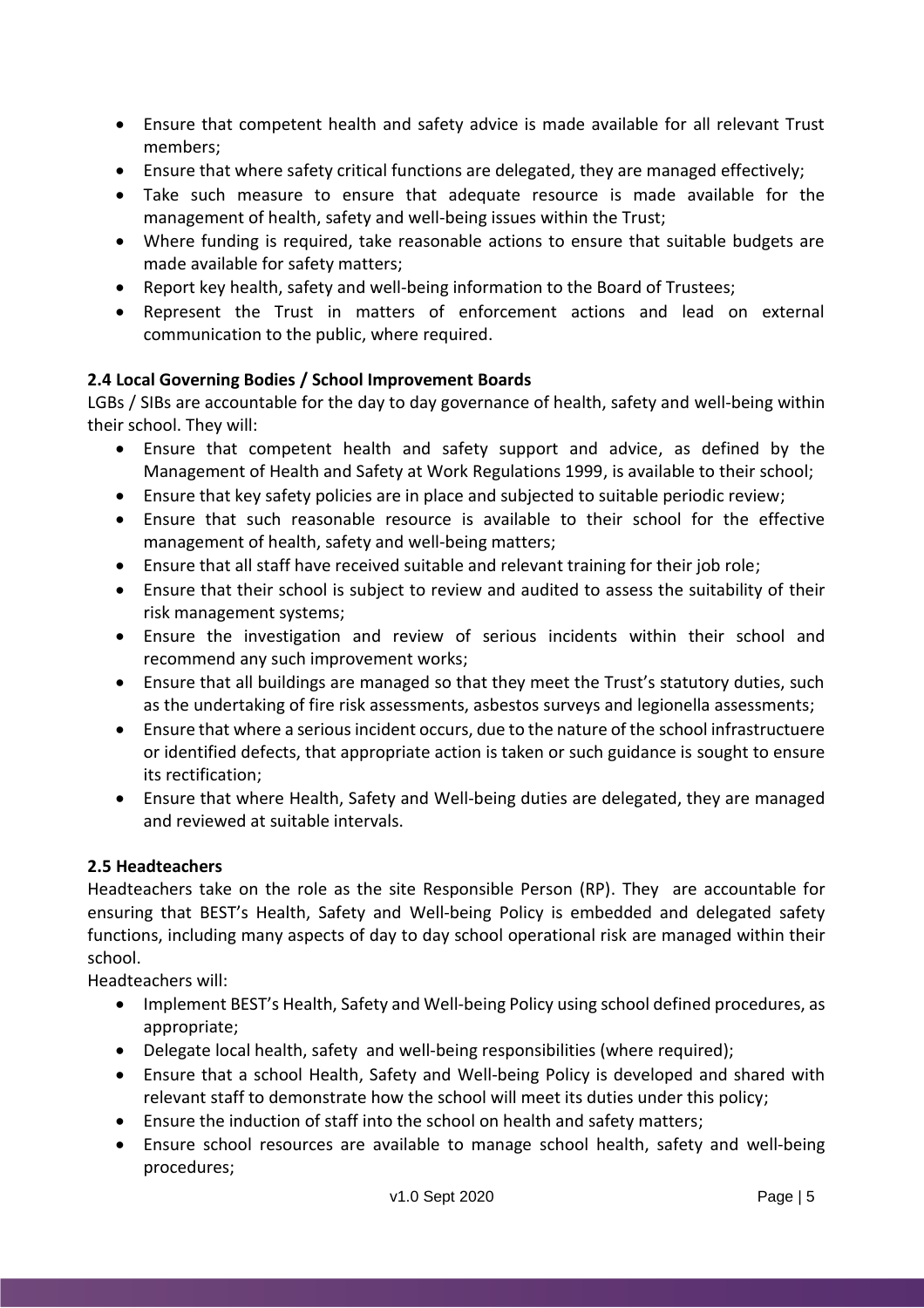- Manage spend related to health, safety and well-being related issues;
- Ensure that all relevant staff have received safety related training, in line with their job role and competence;
- Ensure that school specific risk assessments are completed where required and reviewed at suitable periods;
- Ensure all staff receive adequate information, training and instruction;
- Ensure that incidents are recorded and investigated within the school, and where required, report serious incidents to the CEO;
- Ensure that premises inspections are undertaken;
- Ensure that school records relating to health, safety and well-being are always kept and maintained ;
- Introduce school monitoring and review of health, safety and well-being to include the Governor responsible for Health and Safety;
- Produce data on health, safety and well-being on behalf of the school to inform the LGB and Trust Board.

## <span id="page-5-0"></span>**2.6 All Staff**

All employees are responsible for their own and others health, safety and well-being, whilst they are employed by the Trust. They must:

- Adhere to all policies, arrangements, guidance and procedures that have been implemented by the Trust, including any safety information provided as part of any training course;
- Report and provide feedback on any matters relating to Health, Safety and Well-being, whilst they are employed by the Trust;
- Actively engage with the development and implementation of school procedures;
- Always report immediately to your manager any situation or process that you feel may be unsafe, or which may lead to the injury of any persons;
- Never interfere or tamper with anything provided to ensure your safety or the safety of others;
- Never undertake your work in a way that may expose you or others to unacceptable levels of risk;
- Always ensure that where work may present a risk of injury, property damage or other such loss that a risk assessment has been completed and agreed;
- Always report injuries and losses immediately to your line manager or, in their absence, a senior staff member.

## <span id="page-5-1"></span>**3. ARRANGEMENTS**

## <span id="page-5-2"></span>**3.1 Health and Safety Representatives**

Under the Safety Representatives and Safety Committees Regulations 1977, a recognised independent trade union has the right to appoint safety representatives. Recognised trade unions will inform the Trust in writing. Where this is the case, the Trust will consult with that representative on health and safety matters. Trade union health and safety representatives are entitled to raise any issue of health and safety as it effects employees. The Trust will consult in good time with health and safety representatives on any measures which may affect the employees of the Trust. The Trust will ensure that paid time off is provided for the inspections that the health and safety representative is entitled to undertake as well as for necessary training to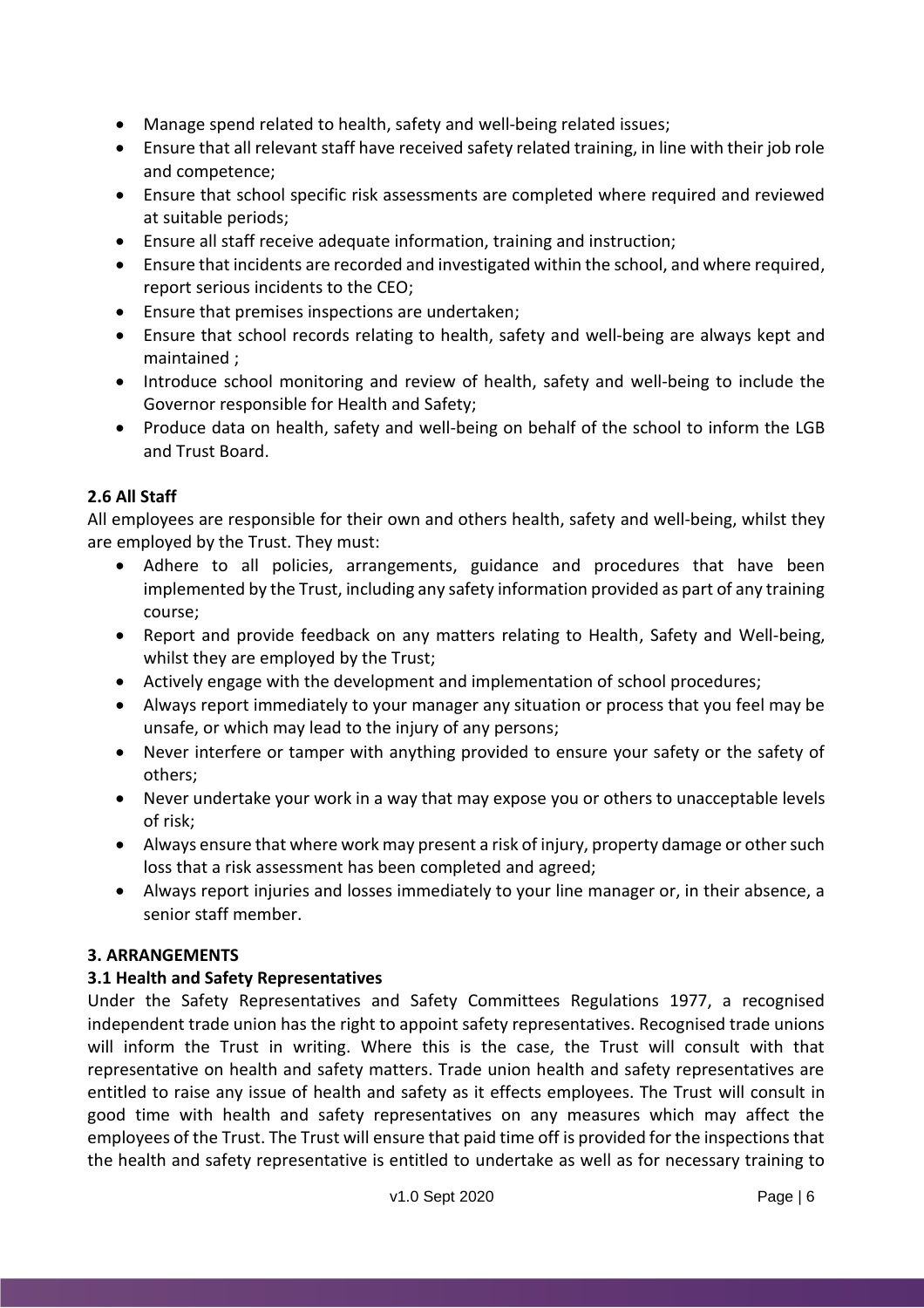carry out their functions effectively. However, they are not part of the management structure and are not carrying out the duties on behalf of the CEO or Trust Board.

## <span id="page-6-0"></span>**3.2 Risk Assessments**

All activities undertaken by BEST, where there is foreseeable risk of injury will be subject to risk assessment. The Board will be the custodian of the risk management system and will undertake routine sample analysis to ensure that risk assessments remain suitable and sufficient. Where incidents occur, the risk assessment owner will be prompted to review the control measure to ensure they remain suitable.

Risk assessment for school related activities will be held by the school in such a way as to be easily accessible to the school's staff. Where this is implemented electronically, if access to the system is not possible, headteachers will arrange for relevant hard copies to be issued.

Risk assessments will be reviewed annually by default, for normal operational risk issues. However, this duration may be reduced if:

- There is a change in legislative requirement of best practice;
- There is an incident or near miss that highlights any shortcomings in the assessment;
- There is a substantive change to the way an activity is undertaken.

#### <span id="page-6-1"></span>**3.3 Training**

The Trust will provide opportunities for all employees to have access to information, instruction, supervision and training required to enable them to discharge their responsibilities.

All employees, whether permanent or temporary, will undergo induction training which will include the following health, safety and well-being matters:

- Roles and responsibilities within the organisation
- Fire safety arrangements
- First Aid arrangements
- Accident Reporting
- Specific Hazards/Responsibilities Associated with Work Activity

Induction training must be undertaken within the first week of commencement in a new role and must be undertaken prior to any new staff members undertaking their normal operational duties. Further training needs will be considered when employees transfer or take on new responsibilities or when there is a change in the work equipment or systems of work in use.

Health, safety and well-being training can be delivered by suitably qualified school staff or by external providers. The school will maintain a record of all health, safety and well-being training completed by their staff.

#### <span id="page-6-2"></span>**3.4 Communication and Risk Governance**

## **Trust Board**

The Trust Board will take overall strategic oversight of the Trust's Health, Safety and well-being performance and will agree the overall strategic direction in the development of the Trust's policy. The Trust Board will: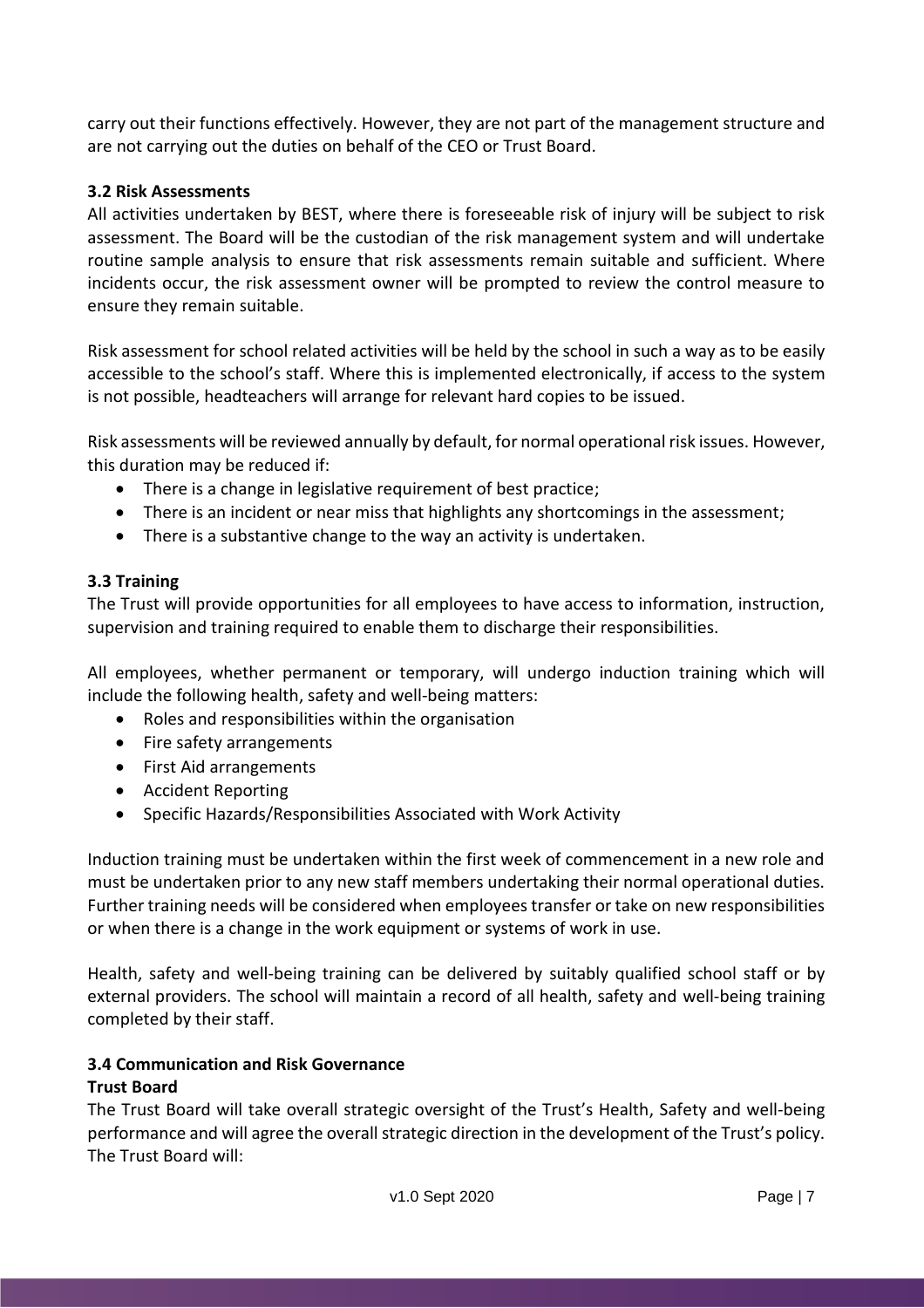- Review and act upon the information provided to it by schools or CEO to inform risk management decisions;
- Be the Trust's strategic decision maker on matters related to health, safety and well-being and agree and implement the Trust's Forward Plan;
- Review the Trust's performance against the agreed Health, Safety and Well-being Forward Plan;
- Review the resource provided for the management of identified Trust wide risk;
- Review annually the Trust Health, Safety and Well-being policy;
- Ensure that there are adequate communication and co-operation channels between all levels of the Trust and relevant third parties, in the context of this policy;
- Ensure that the health and safety policy and adequate health and safety management systems are in place within every school;
- Monitor risk mitigation processes to ensure they are robust;
- Review the findings of school Health & Safety Audits, including trend;
- Review incidents reportable to the Health & Safety Executive under the 'Reporting of Injuries Diseases and Dangerous Occurrences (RIDDOR)' guidelines.

## **LGB / SIB**

In addition to its monitoring of workplace health, safety and well-being issues, the LGB / SIB is also responsible for the monitoring of issues related to the school building compliance, including safety critical issues arising from condition surveys.

The LGB's/ SIB's responsibilities in this area, at a school level, are to:

- Ensure that adequate resource and money is made available for the management of property aspects that may affect the safety of its occupants;
- Advise the Trust on emerging issues that may impact on safety, where additional costs may be incurred to rectify;
- Review and agree policies and procedures related to property risk management, such as asbestos, fire and legionella;
- Review findings from property related incidents and failings that may have caused injury or loss to the Trust;
- Review future planned investment requirements.
- Review and monitor the Trusts asset and compliance system.
- Review overall property related statutory compliance.
- Advise the Board on any strategic requirement related to property safety management.

#### **Headteacher Team meetings**

To ensure that operational risk is appropriately managed, the Trust will facilitate monthly Headteacher Team meetings. Health, safety and well-being will be maintained as a standing item, as an operational update.

Items to be covered shall include:

- Incidents and accidents at school level
- Critical incidents
- Risk assessment compliance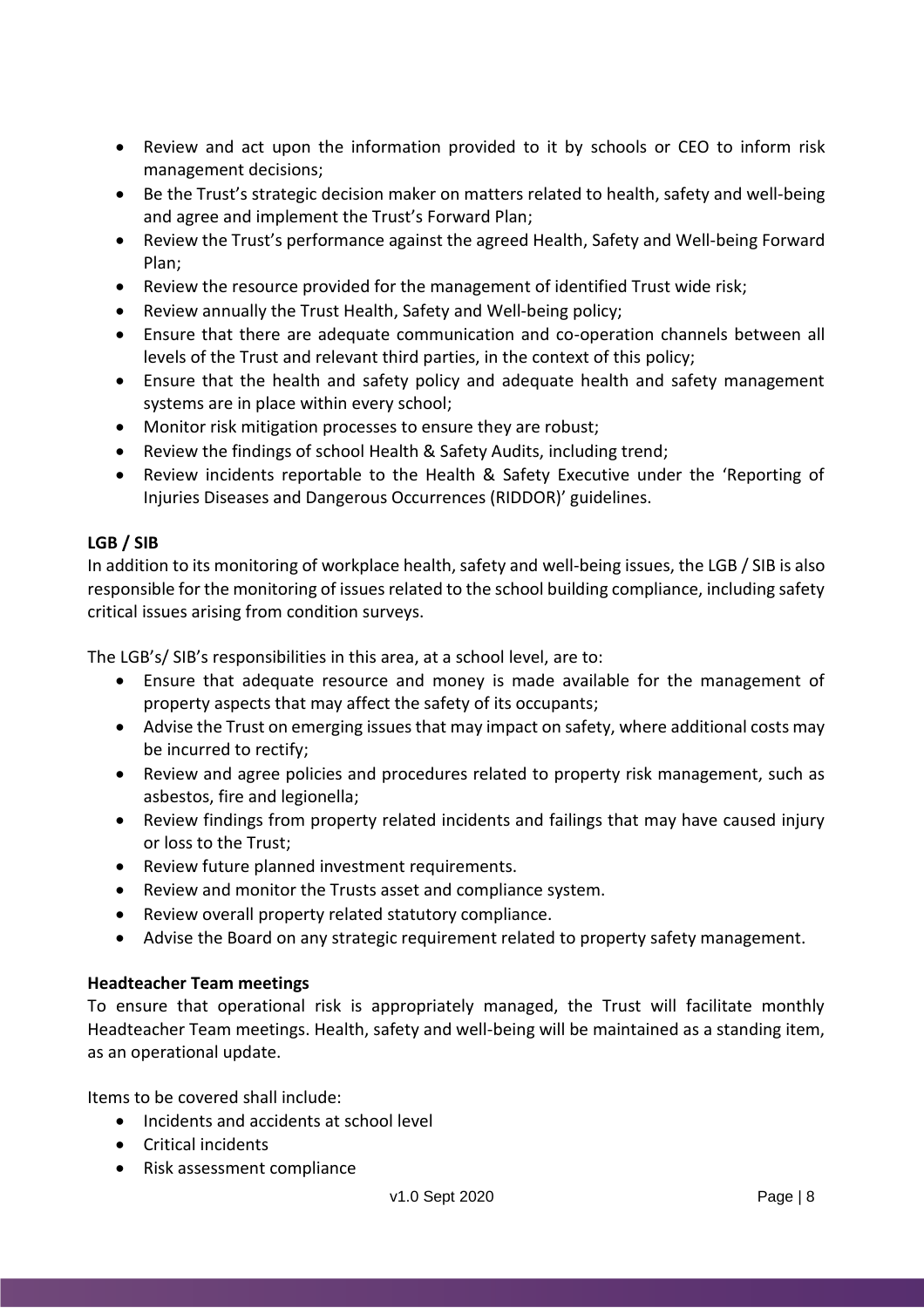- Policy reviews
- Changes in legal duties or best practice guidance
- Training compliance
- Audit update
- Forward Plan update

It will be the duty of all Headteachers attending the meeting to ensure that information is passed to and shared with their staff, either on a 1:1 basis or via team meetings/updates.

#### <span id="page-8-0"></span>**3.5 Monitoring and Review**

The Health, Safety and Well-being Policy, together with the associated procedures and health and safety performance will be reviewed by the Trust on a regular basis (every two years as a minimum), or as required.

To substantiate that health and safety standards are being achieved, the Trust will measure performance against pre-determined plans and objectives contained in the Health, Safety and Well-being Forward Plan. Any areas where the standards are not being met will require remedial action.

The Trust will use different types of systems to measure health, safety and well-being performance: Active Monitoring Systems

- Termly site inspections will be undertaken by site Premises Manager/Caretaker and supported by site inspections undertaken by an external provider on a two-year cycle to address areas of property statutory compliance.
- Health & Safety compliance audits to be undertaken by an external provider on a two-year cycle.
- Appropriate statutory inspections on premises, plant and equipment will be undertaken by the school's management and overseen by the school's Headteacher.
- Where necessary, health and safety surveillance and environmental monitoring systems will be implemented to check the effectiveness of health and safety control methods and detect early signs of harm to health or safety.

#### Reactive Monitoring Systems

- Identifying where health and safety standards are not being met, by monitoring for failures in the systems, such as accidents, cases of ill health (work-related sickness), damage to property, etc.
- Providing a response to issues that arise from the undertaking of site inspections and audits.

## Reporting and Response Systems

- Ensuring that monitoring information is received, having regard for situations which create an immediate risk to health or safety, as well as longer-term trends and ensuring remedial action is taken.
- The Trust Board, Headteacher Team and LGBs / SIBs will all receive and consider reports on health and safety performance.

#### Investigation Systems